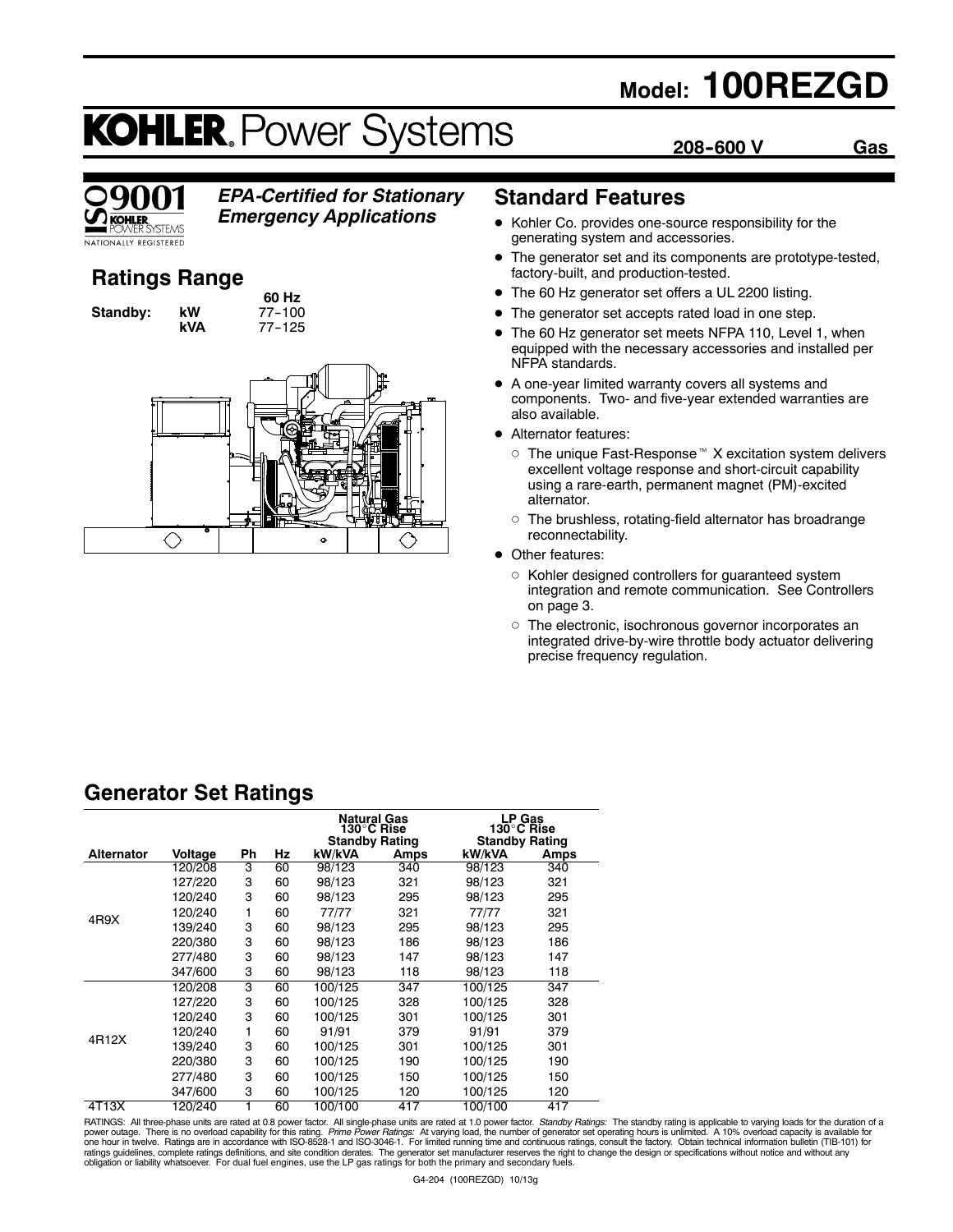### **Alternator Specifications**

| <b>Specifications</b>                    |                 | <b>Alternator</b>                         |
|------------------------------------------|-----------------|-------------------------------------------|
| Manufacturer                             |                 | Kohler                                    |
| Type                                     |                 | 4-Pole, Rotating-Field                    |
| Exciter type                             |                 | Brushless, Rare-Earth<br>Permanent Magnet |
| Leads: quantity, type                    |                 |                                           |
| 4RX                                      |                 | 12, Reconnectable                         |
| 4TX                                      |                 | 4, 120/240                                |
| Voltage regulator                        |                 | Solid State, Volts/Hz                     |
| Insulation:                              |                 | <b>NEMA MG1</b>                           |
| Material                                 |                 | Class H                                   |
| Temperature rise                         |                 | 130°C, Standby                            |
| Bearing: quantity, type                  |                 | 1, Sealed                                 |
| Coupling                                 |                 | Flexible Disc                             |
| Amortisseur windings                     |                 | Full                                      |
| Voltage regulation, no-load to full-load |                 | <b>Controller Dependent</b>               |
| One-step load acceptance                 |                 | 100% of Rating                            |
| Unbalanced load capability               |                 | 100% of Rated Standby<br>Current          |
| Peak motor starting kVA:                 |                 | (35% dip for voltages below)              |
| 480 V                                    | 4R9X (12 lead)  | 385 (60 Hz)                               |
| 480 V                                    | 4R12X (12 lead) | 448 (60 Hz)                               |
| 240 V                                    | 4T13X (4 lead)  | 440 (60 Hz)                               |

- $\bullet$  NEMA MG1, IEEE, and ANSI standards compliance for temperature rise and motor starting.
- Sustained short-circuit current of up to 300% of the rated current for up to 10 seconds.
- Sustained short-circuit current enabling downstream circuit breakers to trip without collapsing the alternator field.
- Self-ventilated and dripproof construction.
- $\bullet$  Vacuum-impregnated windings with fungus-resistant epoxy varnish for dependability and long life.
- Superior voltage waveform from a two-thirds pitch stator and skewed rotor.

### **Application Data**

### **Engine Electrical**

| <b>Engine Specifications</b>               |                              |
|--------------------------------------------|------------------------------|
| Manufacturer                               | <b>General Motors</b>        |
| Engine: model, type                        | <b>Industrial Powertrain</b> |
|                                            | Vortec 5.7 L, 4-Cycle        |
|                                            | Turbocharged                 |
| Cylinder arrangement                       | V-8                          |
| Displacement, L (cu. in.)                  | 5.7 (350)                    |
| Bore and stroke, mm (in.)                  | 101.6 x 88.4 (4.00 x 3.48)   |
| Compression ratio                          | 9.1:1                        |
| Piston speed, m/min. (ft./min.)            | 318 (1044)                   |
| Main bearings: quantity, type              | 5, M400 Copper Lead          |
| Rated rpm                                  | 1800                         |
| Max. power at rated rpm, kW (HP)           | 115 (155)                    |
| Cylinder head material                     | Cast Iron                    |
| Piston type and material                   | High Silicon Aluminum        |
| Crankshaft material                        | Nodular Iron                 |
| Valve (exhaust) material                   | <b>Forged Steel</b>          |
| Governor type                              | Electronic                   |
| Frequency regulation, no-load to full-load | <b>Isochronous</b>           |
| Frequency regulation, steady state         | ±0.5%                        |
| Frequency                                  | Fixed                        |
| Air cleaner type, all models               | Dry                          |
|                                            |                              |

#### **Exhaust**

**Engine**

| <b>Exhaust System</b>                                                         |                                                      |
|-------------------------------------------------------------------------------|------------------------------------------------------|
| Exhaust manifold type                                                         | Drv                                                  |
| Exhaust flow at rated kW, $m^3$ /min. (cfm)                                   | 24.8 (876)                                           |
| Exhaust temperature at rated kW, dry<br>exhaust, $^{\circ}$ C ( $^{\circ}$ F) | 677 (1250)                                           |
| Maximum allowable back pressure,                                              |                                                      |
| kPa (in. Hg)                                                                  | 10.2(3.0)                                            |
| Exhaust outlet size at engine hookup,<br>$mm$ (in.)                           | <b>Flanged Outlet at Catalyst</b><br>see ADV drawing |

| <b>Engine Electrical System</b>                   |                        |
|---------------------------------------------------|------------------------|
| Ignition system                                   | <b>Individual Coil</b> |
|                                                   | Near Plug Ignition     |
| Battery charging alternator:                      |                        |
| Ground (negative/positive)                        | Negative               |
| Volts (DC)                                        | 12                     |
| Ampere rating                                     | 70                     |
| Starter motor rated voltage (DC)                  | 12                     |
| Battery, recommended cold cranking<br>amps (CCA): |                        |
| Qty., rating for $-18^{\circ}$ C (0°F)            | 1,630                  |
| Battery voltage (DC)                              | 12                     |

#### **Fuel**

| <b>Fuel System</b>                                                       |                     |                                      |
|--------------------------------------------------------------------------|---------------------|--------------------------------------|
| Fuel type                                                                |                     | Natural Gas, LP Gas, or<br>Dual Fuel |
| Fuel supply line inlet                                                   |                     | 1 1/4 NPTF                           |
| Natural gas fuel supply pressure, kPa                                    |                     |                                      |
| (in. H <sub>2</sub> O)                                                   | $1.74 - 2.74(7-11)$ |                                      |
| LPG vapor withdrawal fuel supply<br>pressure, kPa (in. H <sub>2</sub> O) |                     | 1.24–2.74 (5-11)                     |
| Dual fuel engine, LPG vapor withdrawal                                   |                     |                                      |
| fuel supply pressure, kPa (in. $H_2O$ )                                  | 1.24(5)             |                                      |
| <b>Fuel Composition Limits *</b>                                         | Nat. Gas            | LP Gas                               |
| Methane, % by volume                                                     | 90 min.             |                                      |
| Ethane, % by volume                                                      | 4.0 max.            |                                      |
| Propane, % by volume                                                     | $1.0$ max.          | 85 min.                              |
| Propene, % by volume                                                     | $0.1$ max.          | 5.0 max.                             |
| $C_4$ and higher, % by volume                                            | 0.3 max.            | 2.5 max.                             |
| Sulfur, ppm mass                                                         | 25 max.             |                                      |
| Lower heating value,                                                     |                     |                                      |
| $MJ/m^3$ (Btu/ft <sup>3</sup> ), min.                                    | 33.2 (890)          | 84.2 (2260)                          |

\* Fuels with other compositions may be acceptable. If your fuel is outside the listed specifications, contact your local distributor for further analysis and advice.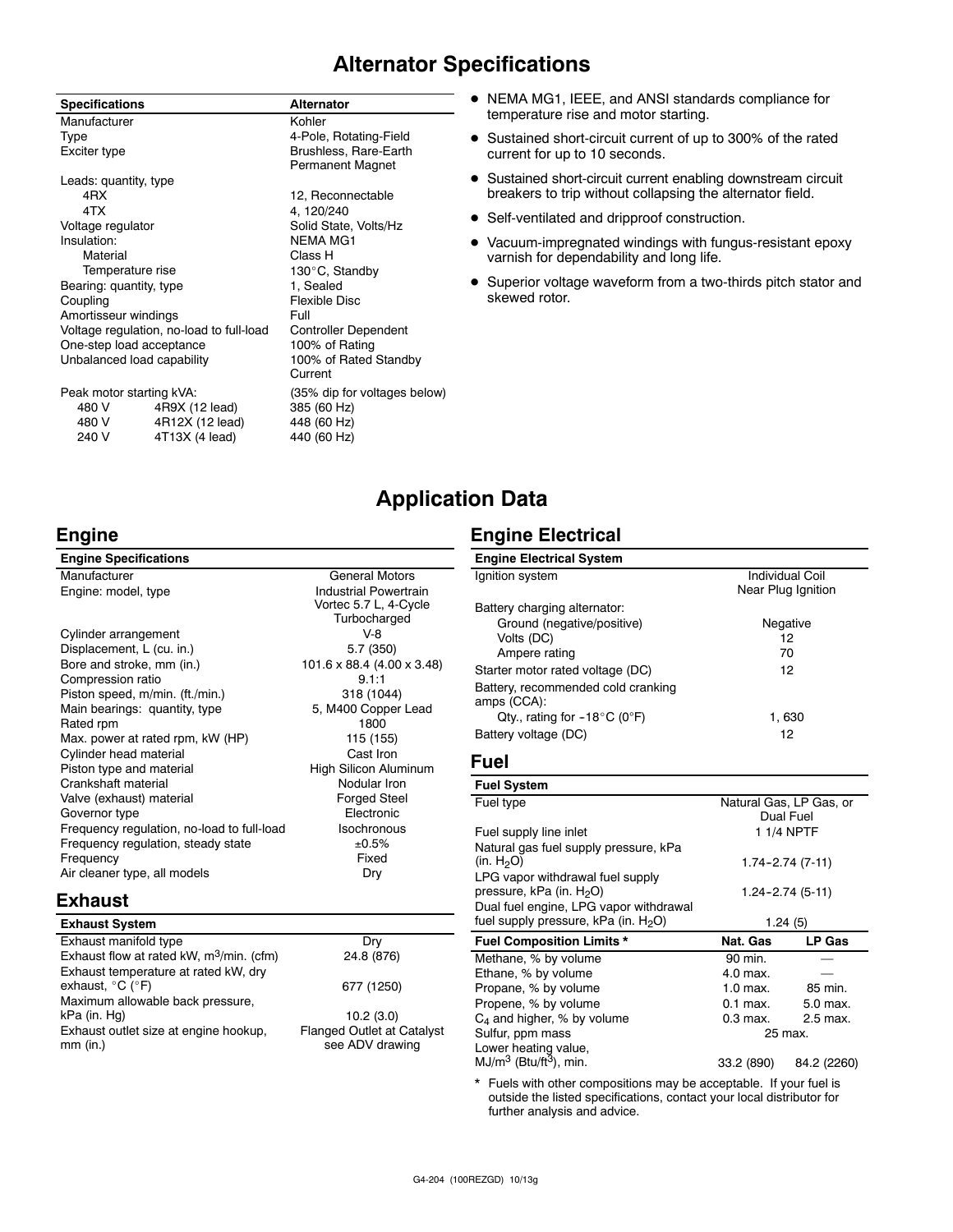#### **Lubrication**

| <b>Lubricating System</b>             |                      |
|---------------------------------------|----------------------|
| Type                                  | <b>Full Pressure</b> |
| Oil pan capacity, L (gt.)             | 4.7(5.0)             |
| Oil pan capacity with filter, L (qt.) | 6.2(6.5)             |
| Oil filter: quantity, type            | 1, Cartridge         |

### **Cooling**

#### **Radiator System**

| Ambient temperature, °C (°F) *                                 | 50 (122)    |
|----------------------------------------------------------------|-------------|
| Engine jacket water capacity, L (gal.)                         | 6.8(1.8)    |
| Radiator system capacity, including                            |             |
| engine, L (gal.)                                               | 22.5(6.0)   |
| Engine jacket water flow, Lpm (gpm)                            | 144 (38)    |
| Heat rejected to cooling water at rated                        |             |
| kW, dry exhaust, kW (Btu/min.)                                 | 72 (4100)   |
| Heat rejected to charge cooling air at                         |             |
| rated kW, kW (Btu/min.)                                        | 10.5 (600)  |
| Water pump type                                                | Centrifugal |
| Fan diameter, including blades, mm (in.)                       | 660 (26)    |
| Fan, kWm (HP)                                                  | 10.4(14)    |
| Max. restriction of cooling air, intake and                    |             |
| discharge side of radiator, kPa (in. $H_2O$ )                  | 0.125(0.5)  |
| * Englacure with anglesed eileneer reduces embient temperature |             |

Enclosure with enclosed silencer reduces ambient temperature capability by  $10^{\circ}$ C (18 $^{\circ}$ F).

### **Operation Requirements**

#### **Air Requirements**

| Radiator-cooled cooling air,<br>$m^3$ /min. (scfm) $\ddagger$               | 198 (7000)  |
|-----------------------------------------------------------------------------|-------------|
| Combustion air, $m^3/m$ in. (cfm)                                           | 8.4 (298)   |
| Heat rejected to ambient air:                                               |             |
| Engine, kW (Btu/min.)                                                       | 57.4 (3265) |
| Alternator, kW (Btu/min.)                                                   | 13.7 (780)  |
| $\dagger$ Air density = 1.20 kg/m <sup>3</sup> (0.075 lbm/ft <sup>3</sup> ) |             |

#### **Fuel Consumption**  $\ddot{\tau}$

| Natural Gas, m <sup>3</sup> /hr. (cfh) at % load | <b>Standby Ratings</b> |
|--------------------------------------------------|------------------------|
| 100%                                             | 39.9<br>(1389)         |
| 75%                                              | 32.1<br>(1134)         |
| 50%                                              | (879)<br>24.9          |
| 25%                                              | 17.7<br>(624)          |
| $0\%$                                            | 10.4<br>(369)          |
|                                                  |                        |
| LP Gas, $m^3/hr$ . (cfh) at % load               | <b>Standby Ratings</b> |
| 100%                                             | (538)<br>15.2          |
| 75%                                              | (436)<br>12.3          |
| 50%                                              | (334)<br>9.5           |
| 25%                                              | (232)<br>6.6           |
| $0\%$                                            | 3.7<br>(130)           |

 $\ddot{\text{F}}$  Nominal fuel rating: Natural gas, 37 MJ/m<sup>3</sup> (1000 Btu/ft.<sup>3</sup>) LP vapor, 93 MJ/m3 (2500 Btu/ft.3)

LP vapor conversion factors:

| 8.58 ft. <sup>3</sup> = 1 lb.        |
|--------------------------------------|
| $0.535 \text{ m}^3 = 1 \text{ kg}$ . |
| 36.39 ft. $3 = 1$ gal.               |

### **Controllers**



#### **Decision-Maker<sup>®</sup> 3000 Controller**

Provides advanced control, system monitoring, and system diagnostics for optimum performance and compatibility.

- $\bullet$  Digital display and menu control provide easy local data access
- $\bullet$  Measurements are selectable in metric or English units
- Remote communication thru a PC via network or serial configuration
- Controller supports Modbus<sup>®</sup> protocol
- $\bullet$  Integrated hybrid voltage regulator with  $\pm 0.5\%$  regulation
- $\bullet$  Built-in alternator thermal overload protection
- NFPA 110 Level 1 capability

Refer to G6-100 for additional controller features and accessories.



#### **Decision-Maker<sup>®</sup> 550 Controller**

Provides advanced control, system monitoring, and system diagnostics with remote monitoring capabilities.

- $\bullet$  Digital display and keypad provide easy local data access
- Measurements are selectable in metric or English units
- Remote communication thru a PC via network or modem configuration
- $\bullet$  Controller supports Modbus<sup>®</sup> protocol
- $\bullet$  Integrated voltage regulator with  $\pm 0.25\%$  regulation
- $\bullet$  Built-in alternator thermal overload protection
- NFPA 110 Level 1 capability

Refer to G6-46 for additional controller features and accessories.



#### **Decision-Maker<sup>®</sup> 6000 Paralleling Controller**

Provides advanced control, system monitoring, and system diagnostics with remote monitoring capabilities for paralleling multiple generator sets.

- Paralleling capability with first-on logic, synchronizer, kW and kVAR load sharing, and protective relays
- $\bullet$  Digital display and keypad provide easy local data access
- $\bullet$  Measurements are selectable in metric or English units
- Remote communication thru a PC via network or
- modem configuration
- Controller supports Modbus<sup>®</sup> protocol
- $\bullet$  Integrated voltage regulator with  $\pm 0.25\%$  regulation
- $\bullet$  Built-in alternator thermal overload protection
- NFPA 110 Level 1 capability

Refer to G6-107 for additional controller features and accessories.